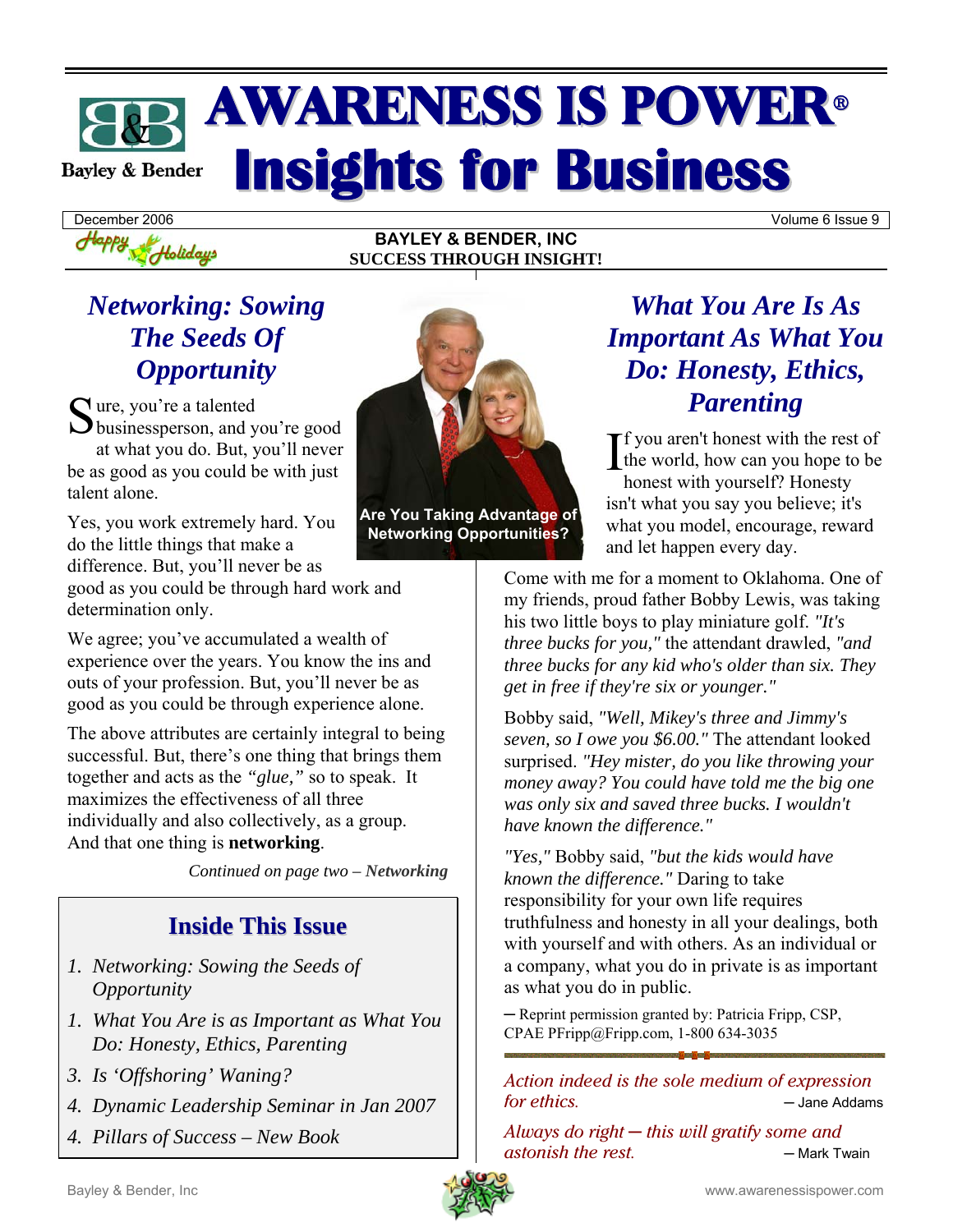#### *Continued from page one – Networking*

#### *People, first and foremost*

The need for networking is often overlooked by many business people, especially those just starting out, but there's no denying its importance and the impact it can have on the bottom line of your company. That's because networking is all about **creating opportunities**. Perhaps you have no problem seizing an opportunity once you find one, but you can't see one before it's even created. And that's where networking enters the picture.

Below are three simple reasons why everybody, regardless of their industry or their line of work, should strive to incorporate networking more into their everyday professional (and personal) lives:

• **Business, first and foremost, is about people and the relationships that are formed between them.** Let's face it – people buy goods and people buy services, and



how and why they choose what they choose is determined largely by their relationships. Word-of-mouth has always been and always will be the number-one way to market what you sell, and networking allows you to tap into that crucial branding process.

- **You never really know where your next sale is coming from.** Not knowing who might buy from you next is actually a good thing, because it implies an as-of-yet undiscovered market. I know from personal experience that relationships I never even thought about in a professional capacity yielded new sales. I was shocked, surprised, and yes, very pleased. It makes me wonder how many networking opportunities I've overlooked in the past, prime opportunities that were right under my nose.
- **If you don't network, you won't reach your full potential.** I know I mentioned this earlier, but it bears repeating here. Unless you use networking to uncover as many opportunities as you can, then you won't be the best you can possibly be.

 *Continued next column –*

To put it in more blunt terms, you won't make as much money, which is a reasonable result of reaching your full potential as a businessperson and as a company owner.

### *Improving the quality of your life*

In the coming months, I'm going to discuss networking more in-depth, because I truly believe that it's every bit as important as the time, energy, and resources that you invest in your marketing and advertising endeavors. Effective networking can give you the edge you need over your competitors, and the good news is that it's relatively inexpensive and can be a lot of fun, as well. Now that's a combination you just can't beat.

Over the course of the next month, become more aware of the networking opportunities that surround you. In other words, pay attention to the relationships you have with the people in your life. Start thinking about how you can network more effectively, create more substantial relationships through networking, and improve the quality of your life, both personally and professionally, through networking. You might be surprised by the results.

©Copyright, Gary Sorrell, Sorrell Associates Newsletter Service 740-824-4842 www.NewsletterVille.com

#### **Effective Management**

An effective way to keep in touch with the way other managers and companies deal with problems similar to yours is networking, or making contacts with managers in other companies to whom you can turn for suggestions and ideas. Organizations that have achieved success in a certain area are often willing to share their techniques and methods. They provide benchmarking that other companies can emulate.

#### **Increase employee worth and their results by encouraging risk taking**

Use "progress," not "perfection," as a goal for your employees.

Benefit: When they see that taking risks – and making a mistake – is acceptable, they'll be more willing to work on solutions without fear of failure.

#### **Frustration & Venting**

When people come to you and vent feelings and frustrations, they probably want to do just that – vent. Listen to them to really hear what they are saying. Don't try to solve the problem unless they ask.

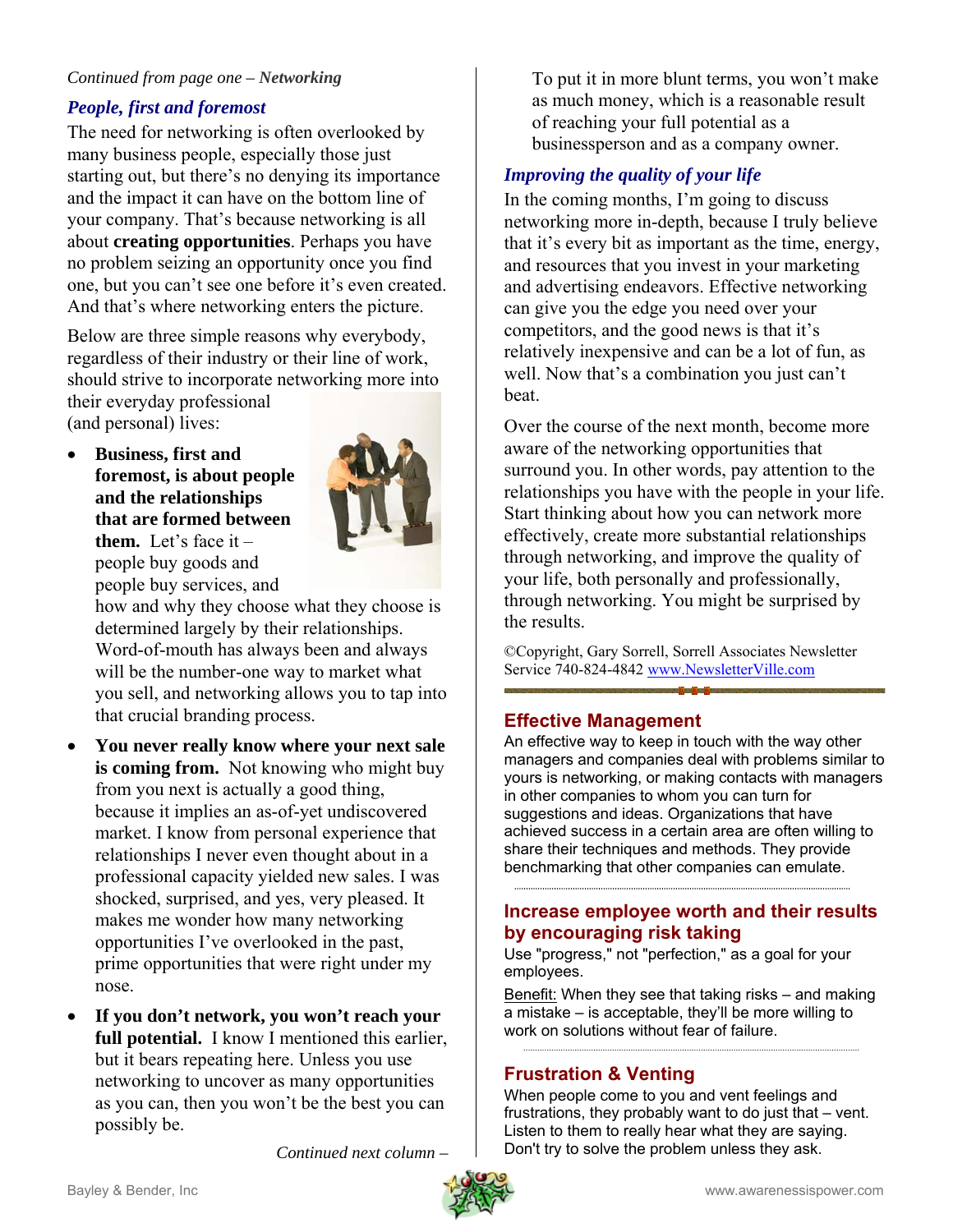# *Is 'Offshoring' Waning?*

For years, the United States and some other developed countries<br>have been sending jobs to less-developed countries. In most cas have been sending jobs to less-developed countries. In most cases, the motivation has been cost-savings…almost always in labor

costs. It was assumed that workers in the receiving countries would be able to perform the work at least as effectively as the workers who had held the jobs for years – sometimes for decades. Manufacturing jobs shifted overseas, along with administrative, back-office, coding and design, and information technology positions.

Recently, because of the difficulty of finding qualified workers in the home country, jobs

have moved to other countries. Employers in the United States, the United Kingdom, Australia, Canada, and New Zealand, for a few examples, have found the task of hiring skilled workers increasingly difficult. When competent workers are not available in the home country, employers will seek workers with those abilities in other countries.

Thousands of jobs are moving overseas while there are still people in their home countries eager to take those positions. Unfortunately, it has become too expensive to train workers in the higher-wage home countries – especially when employers can easily hire people with the capacities they need. When people can not be found in the host country, employers will find a way to recruit workers from other countries. Host countries, obviously, have to educate and train their own workforces.

Many employers who have 'offshored' jobs are having second thoughts. Cultural issues, quality problems, employee turnover, communications (language) difficulties, and competence problems are clouding the sunny skies of 'offshoring.' Customer complaints are now joined by employee complaints in the host countries. Increasing challenges are pushing employers to slow the flow of jobs overseas and to begin bringing jobs back for efficiency and stakeholder satisfaction. Even stockholders are questioning whether the alleged cost savings are justified.

As the jobs return, more employment opportunities will be created.

Many will be filled by people who held them before; others not. What's important is that we will create more jobs at home, competing for more qualified talent to perform the work. This growth will happen in the midst of a shortage of skilled labor.



© Copyright From *"The Herman Trend Alert,"* by Roger Herman and Joyce Gioia, Strategic Business Futurists.



### **Charting the U.S. Labor Market in 2005**

This report, *Charting the U.S. Labor Market in 2005*, includes graphs and text describing the U.S. labor market in 2005. Highlights include information about educational attainment, race and Hispanic ethnicity, women, and families.

These data are presented together to give an overview of the employment and unemployment situation for the nation that presents both recent data and historical trends over time.

The chartbook is divided into sections by topic: Major Indicators, Education, Employment Relationships, Race and Hispanic Ethnicity, Women, and Families. Each chart can be downloaded individually.

Check it out at: www.bls.gov/cps/labor2005/home.htm

#### **Don't miss next month's issue. Subscribe now!**

#### **AWARENESS IS POWER®** *Insights for Business*

2024 Powder Mill Rd Silver Spring, MD 20903 Tel: 301-439-8317

E-mail:

aip@awarenessispower.com

Visit Our Web Site at: www.awarenessispower.com

12 Issues For Only \$97

All articles, quotes, and material in this newsletter are copyrighted. ©2006 No part can be reproduced in any form without specific written consent from copyright holder(s). All rights reserved worldwide.